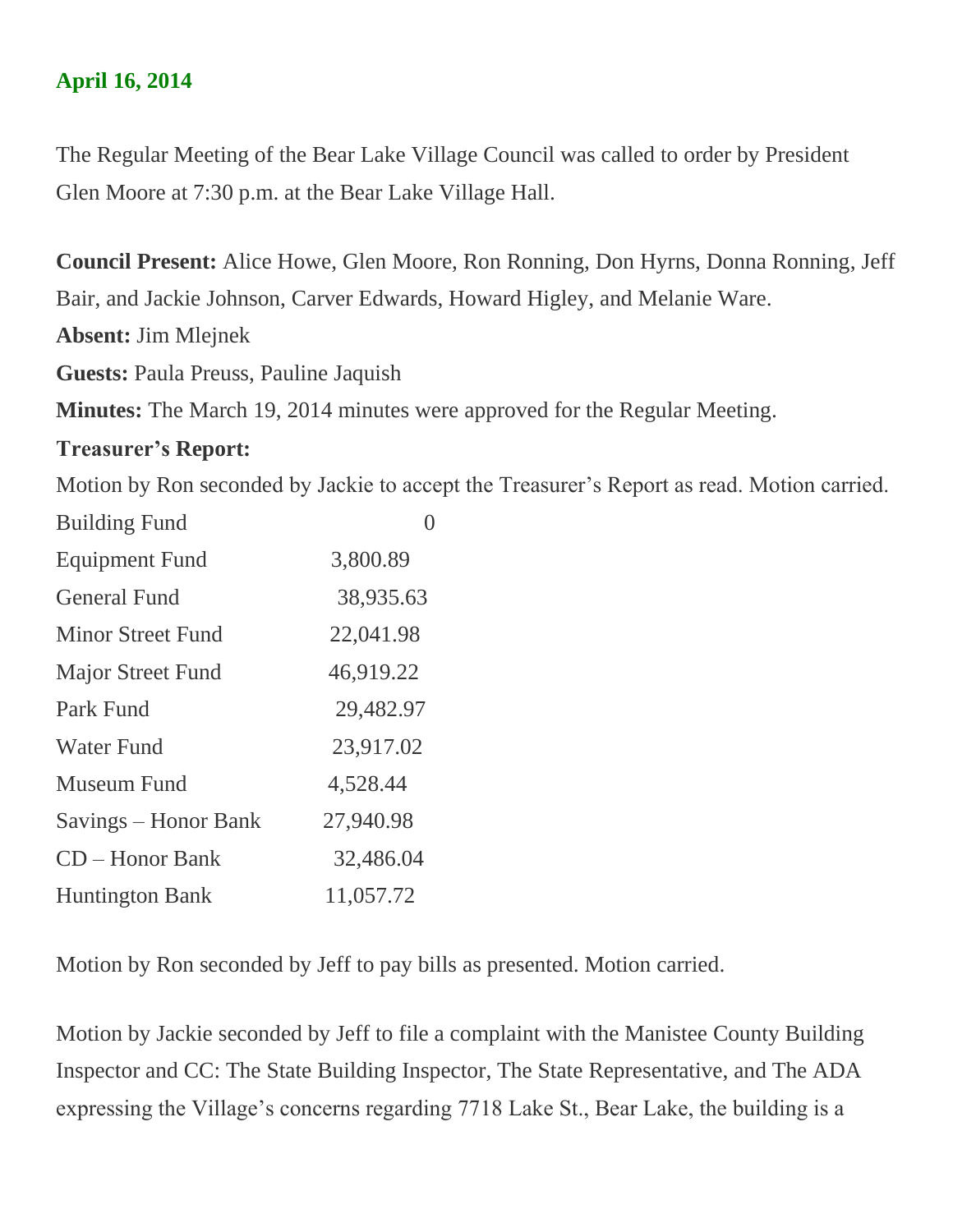danger to the children and citizens of the community, include photos of the  $a/c$  unit and all four walls. Motion carried.

Motion by Ron seconded by Jackie to accept the Bear Lake Area Historical Society's Constitution and Bylaws. Motion carried.

Motion by Don seconded by Jeff to pay for the mirror damage to Paula Pruess's vehicle in the amount of \$220.00. Motion carried.

Motion by Jackie seconded by Jeff to pay the remainder of our Audit bill in the amount of \$1,900.00 when the amended bill and the final audit arrive. Motion carried.

## **Discussions Held On:**

-Regarding the Leckrone building located at 7718 Lake St, chunks of brick are falling onto the sidewalk and someone could really get hurt.

-there were two leaking toilets in the women's bathroom in the Park. They were replaced. -Send letter to the Girl Scout Troop that cleaned up the park from Sparkle in the Park and thank them .

-WiFi to be installed in the park by May 1, 2014.

-Call George Saylor regarding who they use for their audit.

-New brush cards to be mailed out.

-Alarm for the generator keeps going off. Need to get someone up there to look at it.

-The next meeting regarding the grant will be June 9, 2014, they will be rewarding grants at that time.

-The Village should present to the Bear Lake Area Historical Society a functioning building for them to start with.

-The official copy of the Lakes to Land Regional Initiative Master Plan has arrived.

Meeting adjourned at 8:40 p.m.

Respectfully Submitted,

Melanie Ware, Clerk